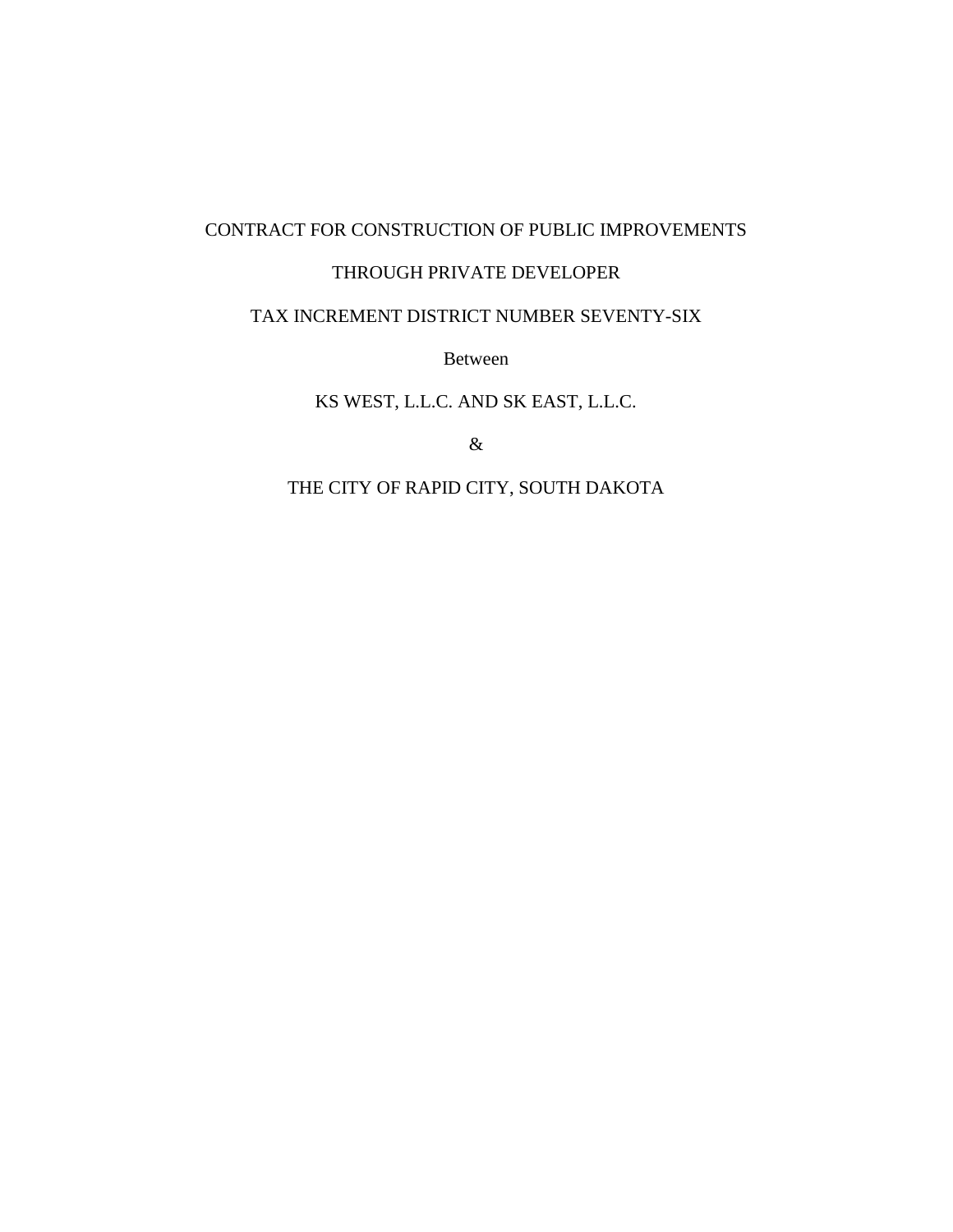THIS AGREEMENT, is made and entered into on this \_\_\_ day of \_\_\_\_\_\_\_\_\_\_\_\_\_\_\_, 2016, by and between KS West, L.L.C. & SK East, L.L.C., both of which are South Dakota limited liability companies located at 528 Kansas City Street, Suite #4, Rapid City SD 57701, herein after referred to as the "Developer," and the City of Rapid City, a municipal corporation and political subdivision of the State of South Dakota, located at 300 Sixth Street, Rapid City, South Dakota 57701, herein after referred to as the "City."

### **RECITALS**

WHEREAS, on March 21, 2016, the City approved a resolution creating Tax Increment District Number Seventy-Six pursuant to Chapter 11-9 of the South Dakota Codified Laws; and

WHEREAS, on March 21, 2016, the City also adopted by resolution a Project Plan for Tax Increment District Number Seventy-Six which identifies expenditures for public improvements that qualify as project costs pursuant to SDCL 11-9-14 and SDCL 11-9-15; and

WHEREAS, Pursuant to SDCL 11-9-2(5), the City is empowered to enter into contracts or agreements necessary and convenient to implement the provisions and effectuate the purposes of the Project Plan; and

WHEREAS, the purpose of this Agreement is to establish the conditions under which the Developer can be reimbursed from the proceeds of the tax increment district for the cost of the public improvements identified in the approved Project Plan. This Agreement further establishes the procedures by which the Developer may assign its right to any proceeds from the district in order to secure private financing for the cost of the public improvements contained in the Project Plan.

NOW THEREFORE, the parties hereby agree as follows:

SECTION 1. The estimated project costs for which the Developer can be reimbursed from Tax Increment District Number Seventy-Six, as set forth in the approved Project Plan, are as follows:

TOTAL ESTIMATED PROJECT COSTS TO BE PAID BY THE DEVELOPER:

| Capital Costs:                         |    |              |
|----------------------------------------|----|--------------|
| <b>Healing Way Street Improvements</b> |    | 1,980,000.00 |
| Turn lane at Wellington Drive          | \$ | 180,000.00   |
| <b>Traffic Signal</b>                  |    |              |
| Traffic signal/electrical              | S  | 440,000.00   |
| Traffic signal installation            | \$ | 80,000.00    |
| Lights and control                     | \$ | 150,000.00   |
|                                        |    |              |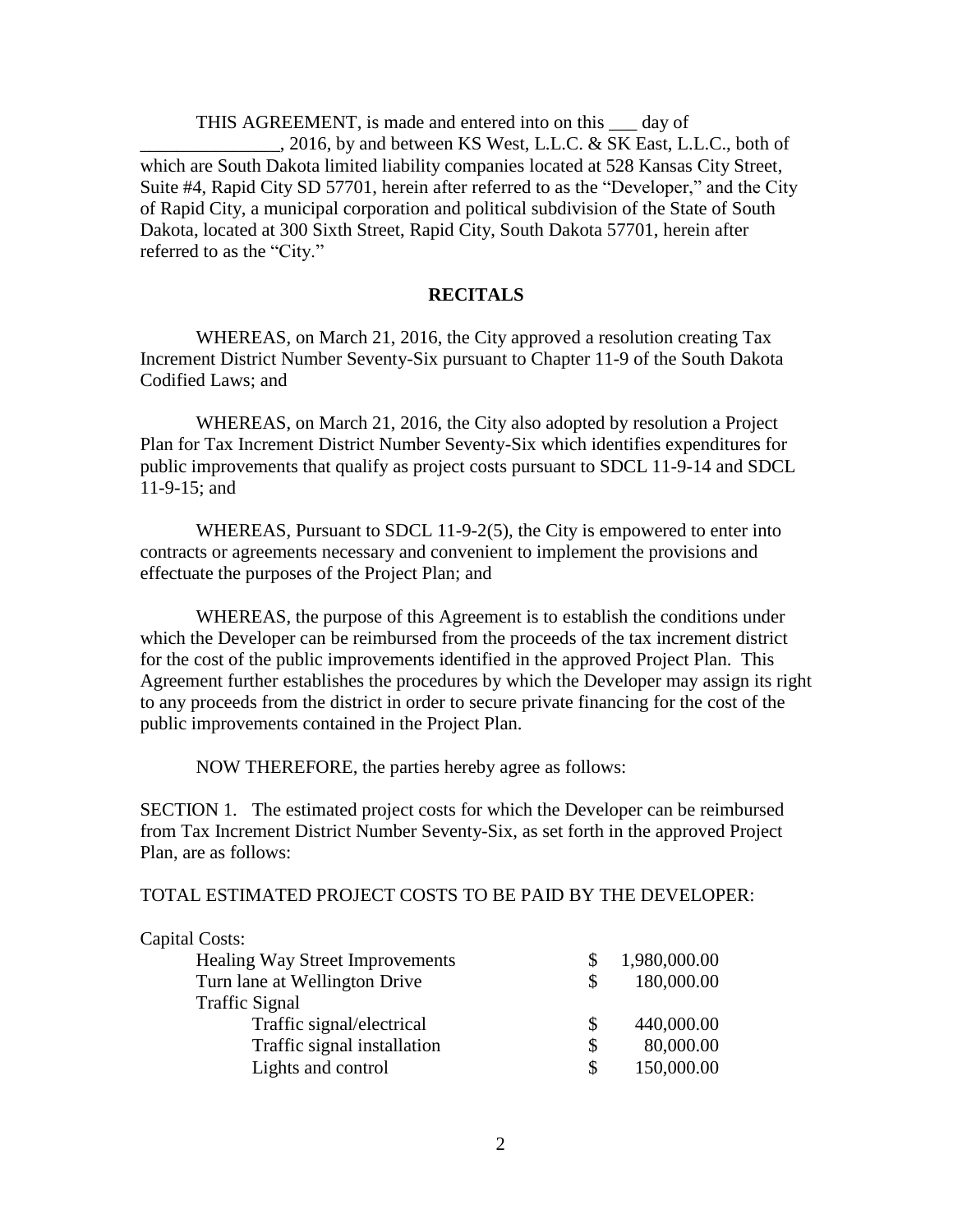| <b>Professional Costs:</b>             |                    |
|----------------------------------------|--------------------|
| Roadway components                     | \$<br>216,000.00   |
| Traffic signal components              | \$<br>54,000.00    |
| <b>Financing Costs:</b>                |                    |
| <b>Financing Interest</b>              | \$<br>1,938,525.00 |
| <b>Contingency Costs:</b>              | \$<br>0.00         |
| <b>Necessary and Convenient Costs:</b> | \$<br>0.00         |
| Total                                  | \$<br>5,038,525.00 |
| Imputed Administrative Costs*          |                    |
| City of Rapid City                     | \$<br>20,000.00    |

\*The imputed administrative costs are interest-free and are not included in the total project costs. The administrative costs will be paid from the balance remaining in the Tax Increment District #76 Fund available to the City Finance Officer beginning on May 15, 2017. The Finance Officer may withdraw monies from the fund until such time as this fee is paid in full.

The parties agree that Developer can only seek reimbursement for improvements made within the geographical boundaries of Tax Increment District Seventy-Six. The parties agree that any improvements made outside of the boundaries of Tax Increment District Seventy-Six are not reimbursable from the Tax Increment District Seventy-Six Fund, and the Developer further agrees it will not seek reimbursement from City for any such improvements made outside of the district. Furthermore, the Developer shall only be reimbursed for the actual design and/or construction costs of the improvements listed above. No reimbursements shall be made for design costs for public improvements not listed above or for construction costs for public improvements that are not specifically listed in this Agreement. To the extent that Developer's design plans or charges that the Developer submits include costs for designing and building public improvements that are not specifically include in the Project Plan, or this Agreement, it is the Developer's responsibility to separate out the non-reimbursable charges and provide the City with the documentation necessary to show that any payments from the Fund identified in Section 6 are only for approved project costs.

SECTION 2. The cost of constructing the improvements contained in Section 1 of this Agreement are the sole responsibility of the Developer. One of the justifications for the creation of this district is that it would accelerate the rate at which the Developer's project will be completed. In order to ensure that the district serves its intended purpose, the Developer acknowledges that these improvements must be started or under contract for construction by June 1, 2017 to be eligible for reimbursement under this Agreement.

The parties acknowledge that the City will reimburse the Developer from the tax increment funds upon the Developer certifying to the City's Finance Office the amounts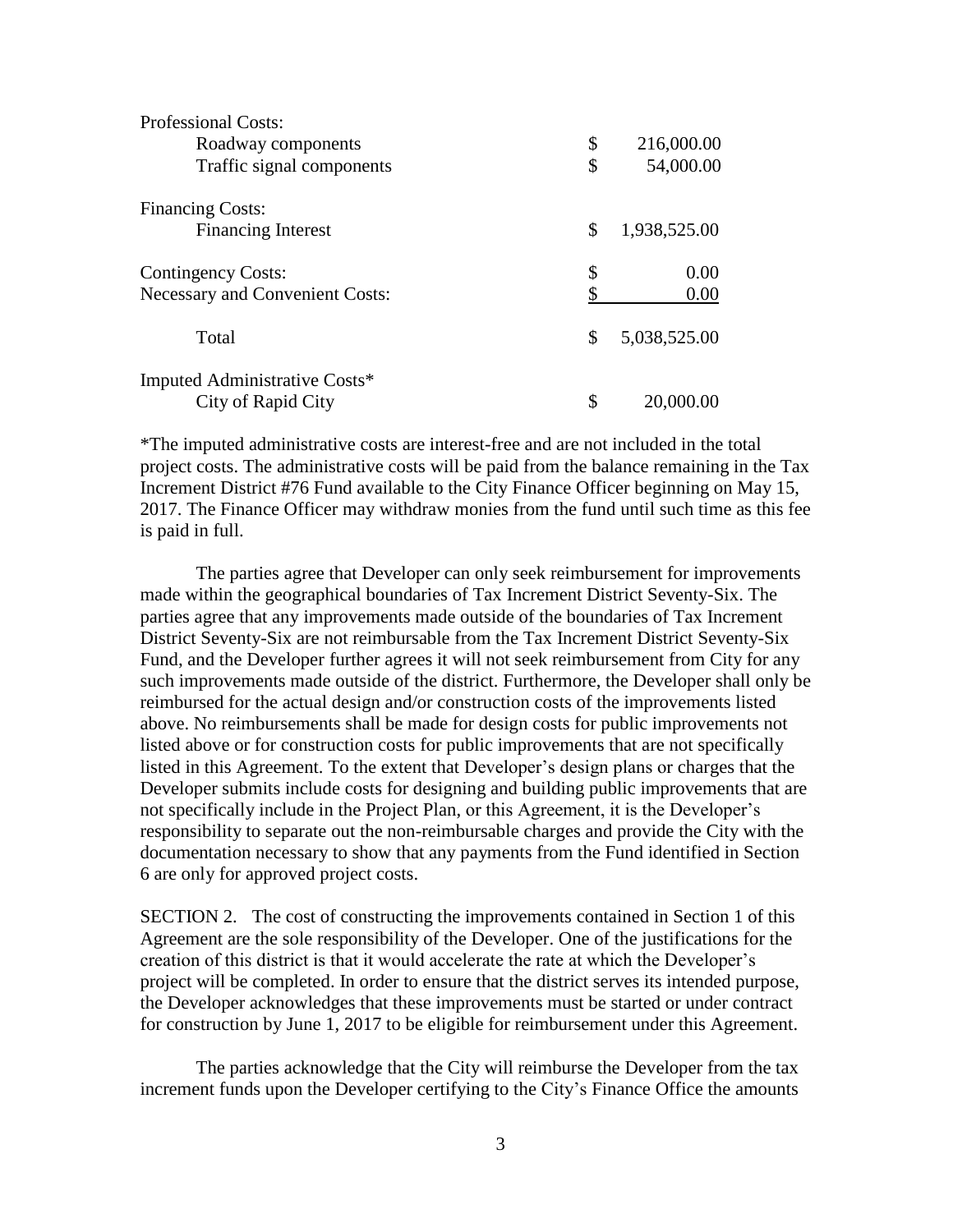actually paid for the public improvements identified above. The Developer shall submit for reimbursement all costs at one time and may not submit costs for various public improvements in phases. The parties agree that no reimbursement will exceed the specific costs listed in the Project Plan and Section 1 of this Agreement without the consent of the parties.

SECTION 3. The base value of the property located in Tax Increment District Number Seventy-Six has yet to be certified by the South Dakota Department of Revenue. Both parties understand that before any increment can be generated by the district that the base valuation of the property within the district must be certified by the Department of Revenue. It is further understood that this Agreement is contingent upon certification of the value of the land in the district by the South Dakota Department of Revenue. When the certified land value has been received by the City from the Department of Revenue it will be incorporated into and become part of this Agreement. The Developer assumes any and all risk that may result from entering into this Agreement prior to receiving a certified land value from the Department of Revenue.

SECTION 4. The Developer may secure private financing to fund the improvements contemplated in the approved Tax Increment District Number Seventy-Six Project Plan. The City will only reimburse the Developer for the amount of interest actually paid to a financial institution providing funding for the public improvements contained in the Project Plan. If the Developer obtains private financing, the interest rate shall not exceed seven (7%) percent per annum during the life of the loan. At no time shall the actual interest paid exceed the maximum amount of financing interest identified in Section 1 of this Agreement and the Project Plan. The Developer will provide to the City Finance Office a Tax Increment Financing proposal from a prospective lender of its choosing which addresses these loan terms and conditions:

- 1. Fixed or variable interest rate, if variable state frequency of pricing adjustments
- 2. Interest rate index
- 3. Interest rate spread over/under index, if any
- 4. Loan term
- 5. Collateral
- 6. Guaranty requirements from the developer
- 7. All identity of interests between developer and lender

The City Finance Officer will review and analyze the proposed financing terms in order to determine that the terms are reasonable and competitive with financing available in this area. If the Finance Officer finds that the financing terms are acceptable they may approve the rate to be reimbursed under this Agreement. The Finance Officer's approval will not be unreasonably withheld. If the Finance Officer rejects the proposed financing, the Developer may appeal the Finance Officer's decision to the City Council. If the interest rate on the financing for the public improvements contained in this Agreement is renegotiated or otherwise changes, the Developer agrees to solicit competitive interest rates from three or more lenders, which will be submitted to the City Finance Officer for their review and approval in the same manner as the original financing proposal.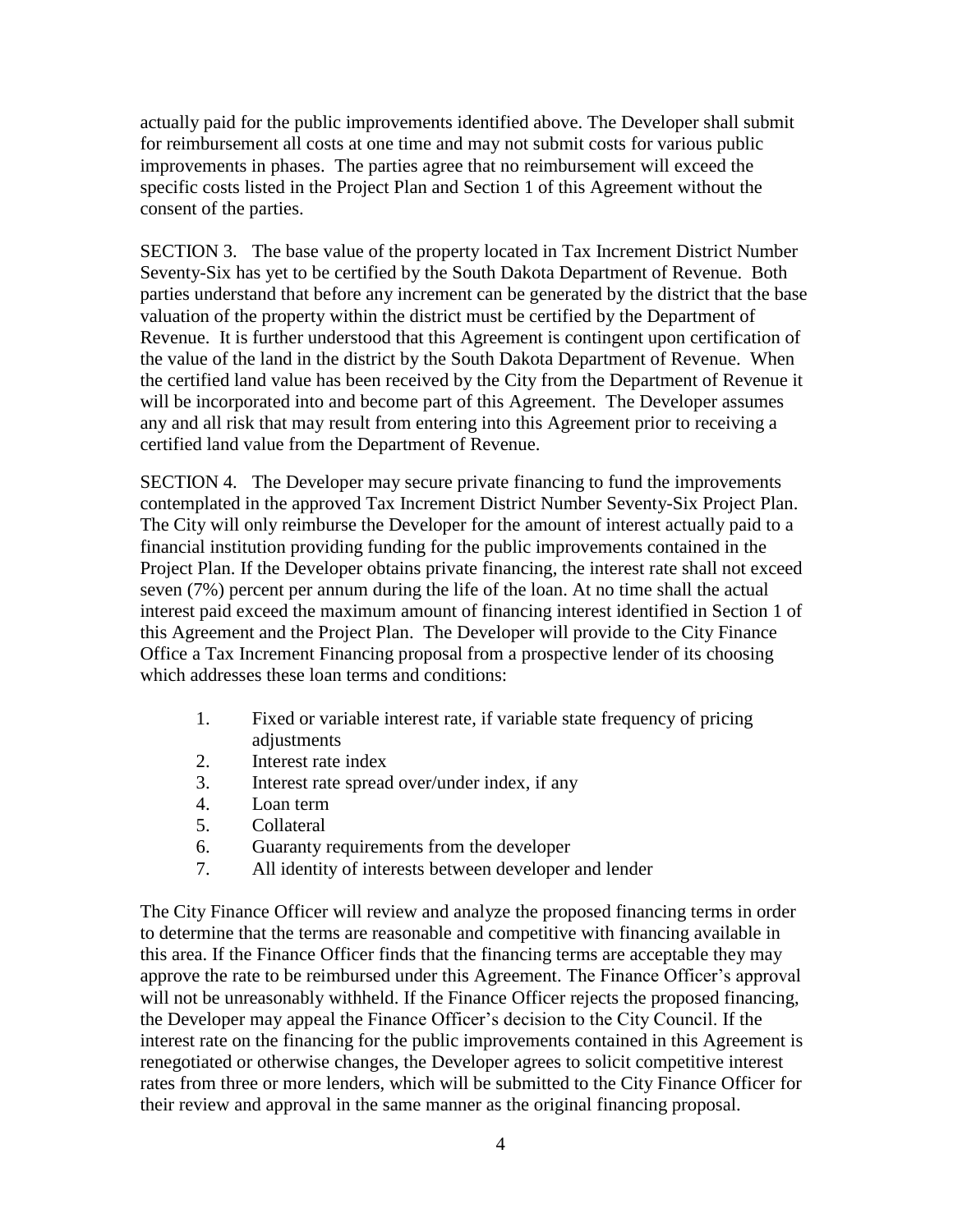The City further reserves the right to require the refinancing of any existing tax increment finance loan utilizing whatever means the City decides most beneficial to the taxpayers, including the issuance of revenue or other bonds, at any time during the term of this Agreement. This shall include the City's right to require the Developer to assign and/or reassign the Tax Increment Finance loan to the City or any other entity designated by the City. If the City chooses to finance or refinance the Tax Increment Finance loan the City will be eligible for reimbursement from the Tax Increment District Seventy-Six fund for the amount of any project or financing costs the City actually expends.

SECTION 5. The Developer shall complete the public improvements described in Section 1 of this Agreement. Healing Way shall be constructed as a three-lane facility with a concrete surface approximately 2,100 linear feet in length from the connection at Catron Boulevard to the southern boundary of the tax increment district. The amount shown for Healing Way includes the cost of the 12" water main. Upon completion of the improvements the Developer shall certify to the City Finance Officer that such improvements have been completed and shall certify the amount of money disbursed therefore. The certification for the improvements to be reimbursed for Healing Way shall be based off of the detailed cost estimate submitted by the Developer in conjunction with the TID application. The parties acknowledge that the actual costs for the component line items that make up the improvement may vary from the estimate and that the reimbursable amount is based on the overall cost identified above to construct Healing Way and not the amount identified for the individual line items contained in the preliminary cost estimate. The Developer shall provide sufficient documentation to certify that the terms of Section 10 of this Agreement are complied with. The City shall have the right to require reasonable documentation to establish that the amounts set forth in the Tax Increment District Number Seventy-Six Project Plan have, in fact, been disbursed for the costs contemplated in the Project Plan and that state bid law has been complied with. Submission of the final costs certification shall be made to the Finance Office no later than 120 days after acceptance of the final project and receipt of warranty surety, if required.

SECTION 6. All positive tax increment payments for Tax Increment District Number Seventy-Six shall, upon receipt by the City, be deposited in a special fund to be known as the "Tax Increment District Number Seventy-Six Fund," hereinafter referred to as the "Fund." Subject to Sections 2, 5, 8, 9 and 10 of this Agreement and the limitation that at no time shall the cumulative total of payments made from the fund exceed the lesser of the total amount of disbursements certified pursuant to Section 5 of this Agreement or the total of the estimated project costs set forth in Section 1 of this Agreement and the Tax Increment District Number Seventy-Six Project Plan as well as any other limitations contained herein, the City shall, generally within thirty (30) days after the receipt of each tax increment payment from the Treasurer of Pennington County, disburse the total amount in the Fund to the Developer or their designee. The parties agree that this 30-day timeframe will not apply to the first payment after certification pursuant to Section 5, as such payment is approved by the Common Council through its approval process.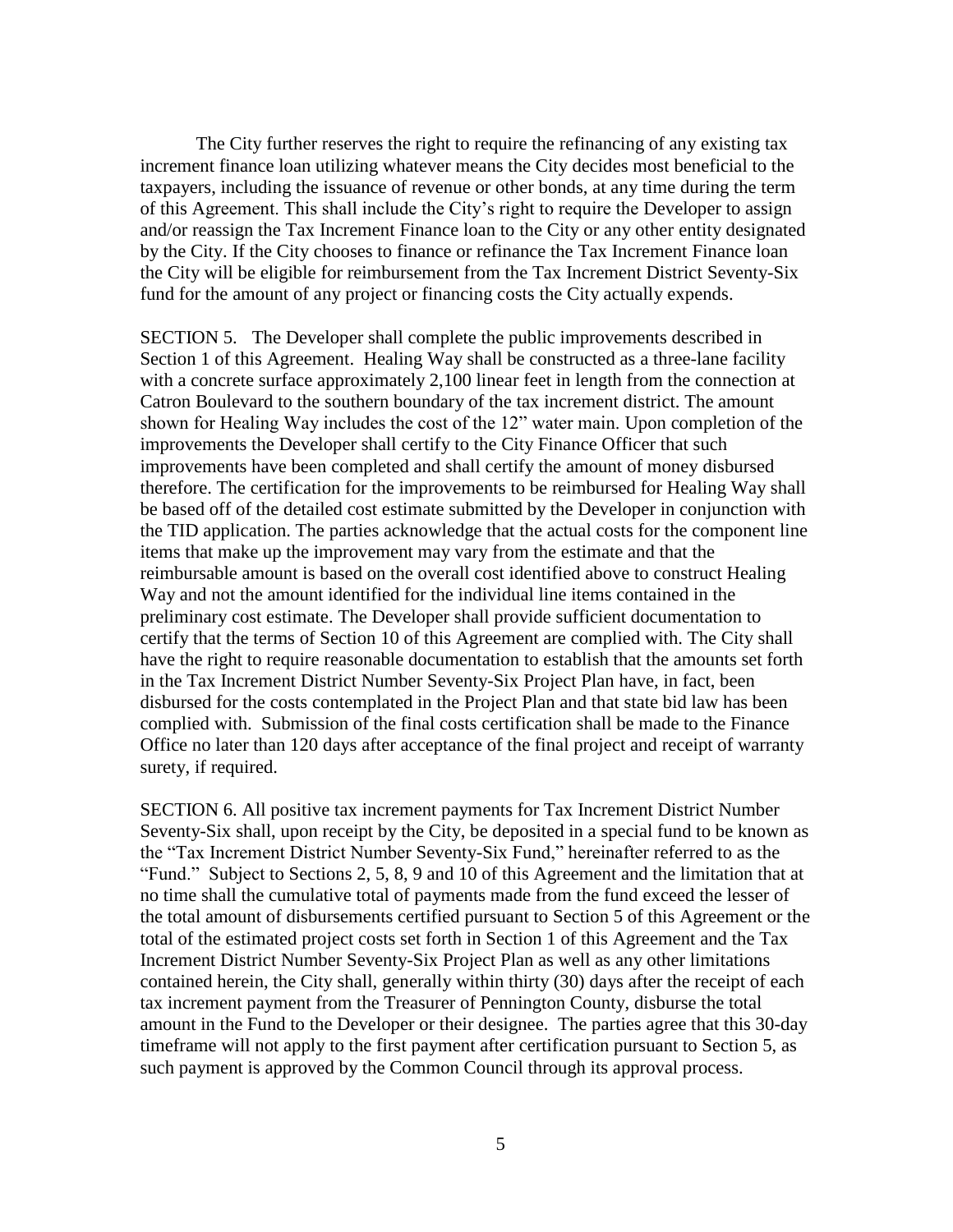SECTION 7. It is contemplated by the parties that the Developer may assign its interest under this Agreement as security for the note or loan agreement, or other financing described in Section 4 hereof. It is understood and agreed, by and between the parties, that any such assignment shall be in writing and that if the City shall make disbursement pursuant to such assignment that it shall, to the extent of such disbursement, relieve the City of the obligations to make such disbursement to Developer. Any assignee shall agree to be bound by the terms and conditions contained in this Agreement. The City shall have the right to refuse any subsequent assignment if it will result in an increase in the amount of interest being paid to a financial institution, even if the interest rate being charged by the new lender is less than the maximum rate identified in Section 4.

SECTION 8. It is specifically a condition of this Agreement and a condition of the City's obligation to pay, that all sums payable shall be limited to the proceeds of the positive tax increment from Tax Increment District Number Seventy-Six receipted into the "Fund" specified in Section 6 hereof. The obligation of the City to pay pursuant to this Agreement does not constitute a general indebtedness of the City or a charge against the City's general taxing power. The provisions of SDCL 11-9-36 are specifically incorporated herein by reference. It is also specifically agreed that the City has made no representation that the proceeds from such fund shall be sufficient to retire the indebtedness incurred by Developer under Sections 4 and 7 hereof. The parties further acknowledge that SDCL 11-9-25 limits the duration of allocability of the positive tax increment payments to the fund created by Section 6 hereof. The provisions of SDCL 11-9-25 are specifically incorporated herein by this reference.

SECTION 9. It is understood by the parties that the boundaries of Tax Increment District Seventy-Six may overlap the boundaries of other tax increment districts. Any increments generated from areas within overlapping districts will be used to pay for the improvements in the districts based on the chronological order in which the districts were created. Only after the disbursements required of the City in the project plans or developer's agreements for any previously created districts have been completely satisfied, will the City have a duty to disburse funds under this Agreement which were generated in areas that are part of previously created overlapping districts.

SECTION 10. Selection of contractors for the construction of the public improvements described in Section 1 shall comply with all provisions of South Dakota law regarding the expenditure of public funds contained in Chapters 5-18A through 5-18D of South Dakota Codified Laws. The Developer shall provide City with documentation demonstrating that it has complied with Chapters 5-18A through 5-18D.

SECTION 11. Developer agrees to defend, indemnify and hold harmless the City from obligations or liability, including reasonable attorney's fees, arising out of this Agreement or the construction of the improvements contemplated by the Tax Increment District Seventy-Six Project Plan, other than the negligent acts of the City. The Developer shall maintain a policy of liability insurance, acceptable to the City, with liability limits of at least one million dollars (\$1,000,000.00) that names the City as an additional insured. Such a policy shall remain in effect until the City accepts the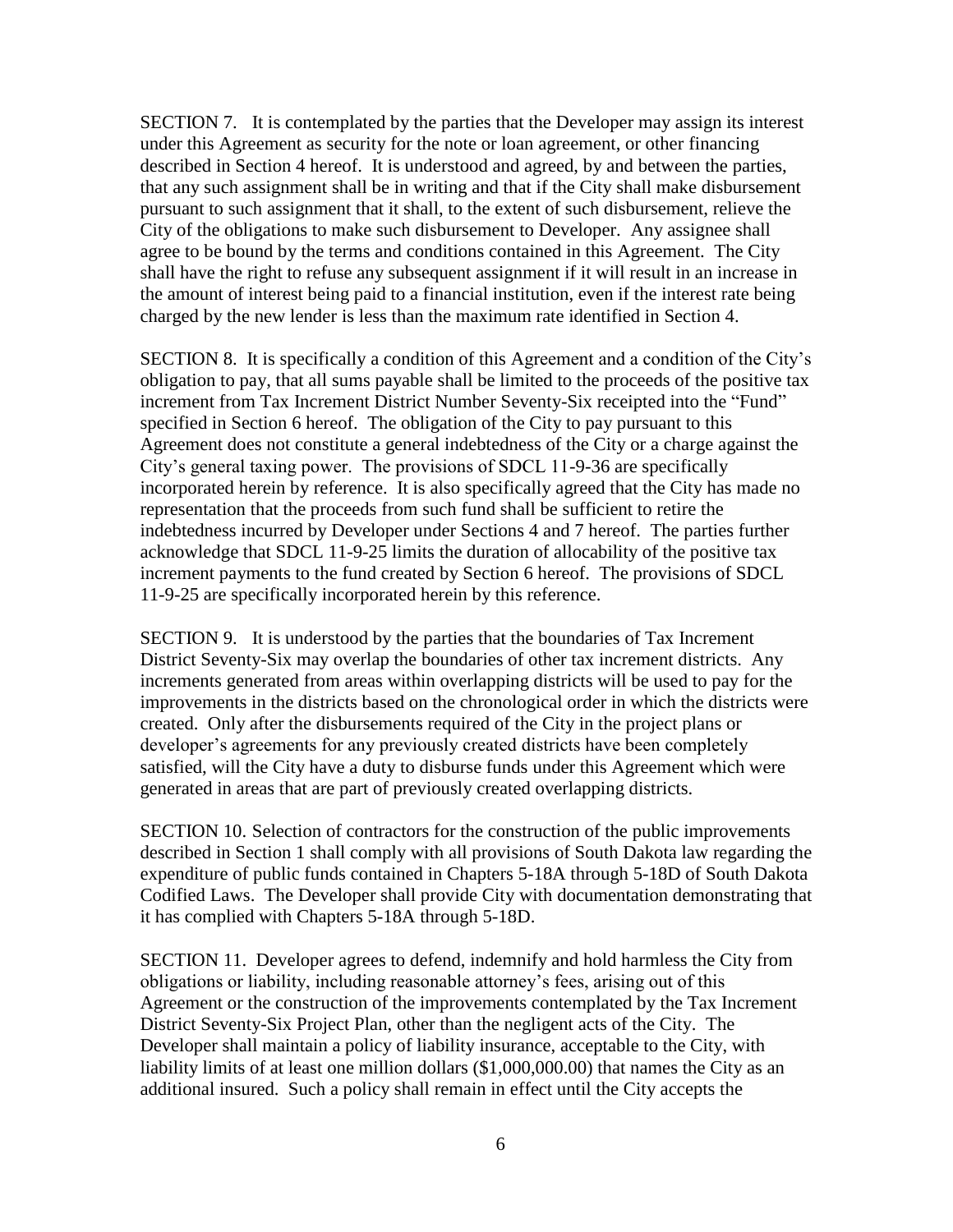improvements. The certificates of insurance shall be submitted at the time of the execution of this Agreement.

SECTION 12. Developer agrees to promptly satisfy or bond over any and all mechanic's liens or material man's liens that arise as a result of this project. This provision shall not prevent Developer from subsequently seeking compensation from subcontractors or others who may be responsible for such liens or for such payment.

SECTION 13. The parties acknowledge that the public improvements contemplated in Section 1 of this Agreement could not feasibly be constructed without the creation of this tax increment district and the use of private financing being secured by the Developer. Accordingly, the mutual covenants and obligations hereunder shall constitute good and sufficient consideration for the execution and performance of this Agreement.

SECTION 14. This document, along with the Project Plan for Tax Increment District Seventy-Six, constitute the entire agreement of the parties with respect to the payment of funds from Tax Increment District Seventy-Six. No other promises or consideration form a part of this Agreement. All prior discussions and negotiations are merged into these documents or are intentionally omitted. This Agreement may only be amended or modified in writing by mutual agreement of the parties.

SECTION 15. This Agreement is intended solely for the benefit of the parties hereto and shall not be enforceable by, or create any claim of right or right of action, in favor of any other party. Except as allowed under Sections 4 and 7 of this Agreement, the rights and obligations of the parties hereunder shall not be assigned or transferred by either party without the express written consent of the other. Subject to that restriction, this Agreement shall be binding upon and inure to the benefit of the parties hereto and their respective successors, assigns and legal representatives.

SECTION 16. Failure of a party to insist upon adherence to any term of this Agreement on any occasion shall not be considered a waiver, or deprive that party of the right thereafter to insist upon adherence to that term, or any other term of this Agreement.

SECTION 17. If one or more provisions of this Agreement is declared invalid for any reason whatsoever by any competent court, such invalidity shall not affect any other section(s) or provision of this Agreement if they can be given effect without the invalid section(s) or provisions.

SECTION 18. This Agreement shall be deemed to be prepared jointly by the parties hereto and neither shall be deemed to be its sole author. In the event of any claim of ambiguity, no provision shall thereby be construed against either party.

SECTION 19. This Agreement shall be construed and the parties' actions governed by the laws of the State of South Dakota. The Circuit Court of Pennington County shall be the sole venue for any disputes arising under this Agreement.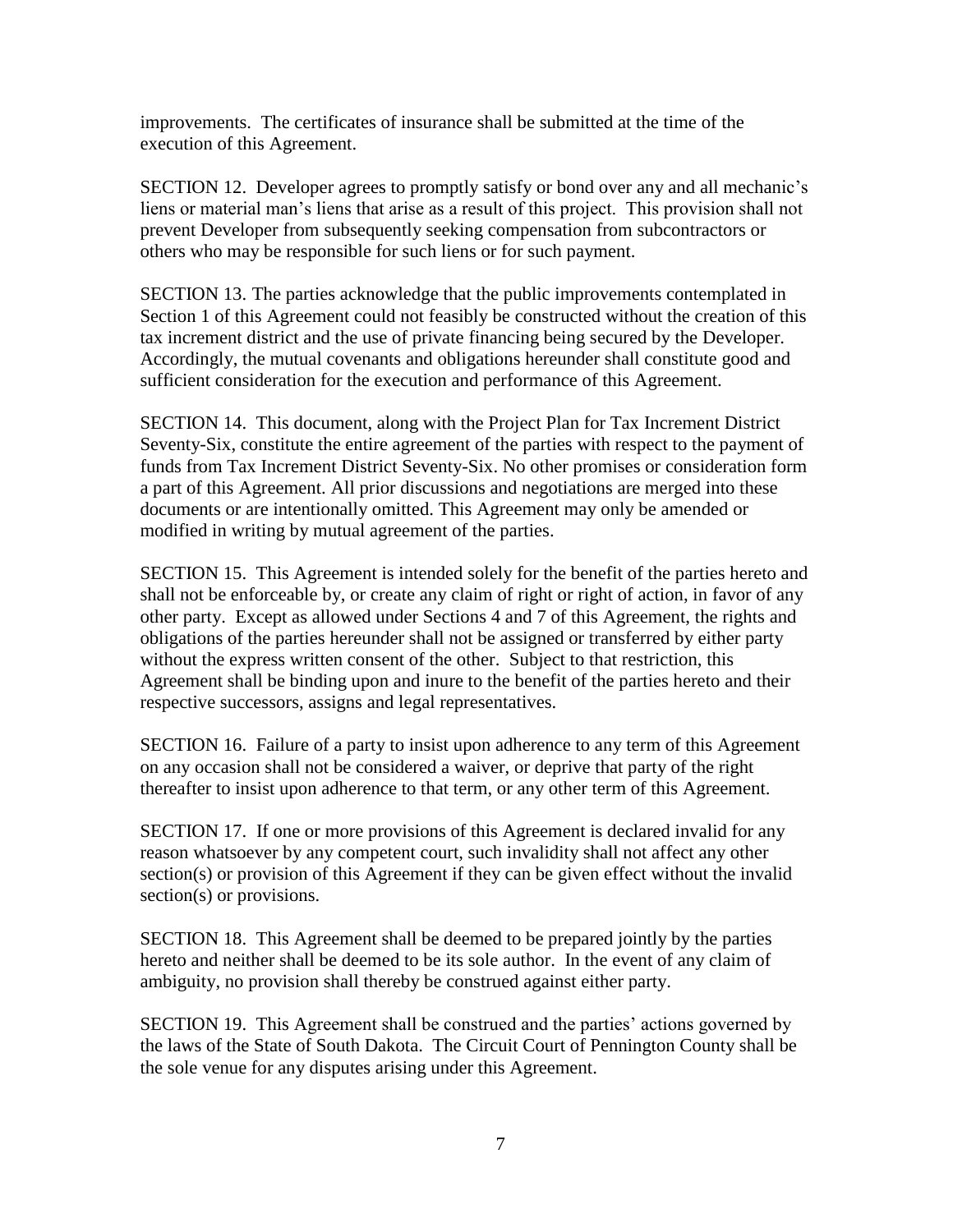Dated this <u>equal</u> day of <u>equal that all</u>, 2016.

 $\mathcal{L}_\text{max}$  , where  $\mathcal{L}_\text{max}$  and  $\mathcal{L}_\text{max}$ 

CITY OF RAPID CITY

ATTEST:

 $\overline{\phantom{a}}$  , where  $\overline{\phantom{a}}$ Steve Allender, Mayor

Finance Officer

# **(THE REST OF THIS PAGE HAS BEEN INTENTIONALLY LEFT BLANK)**